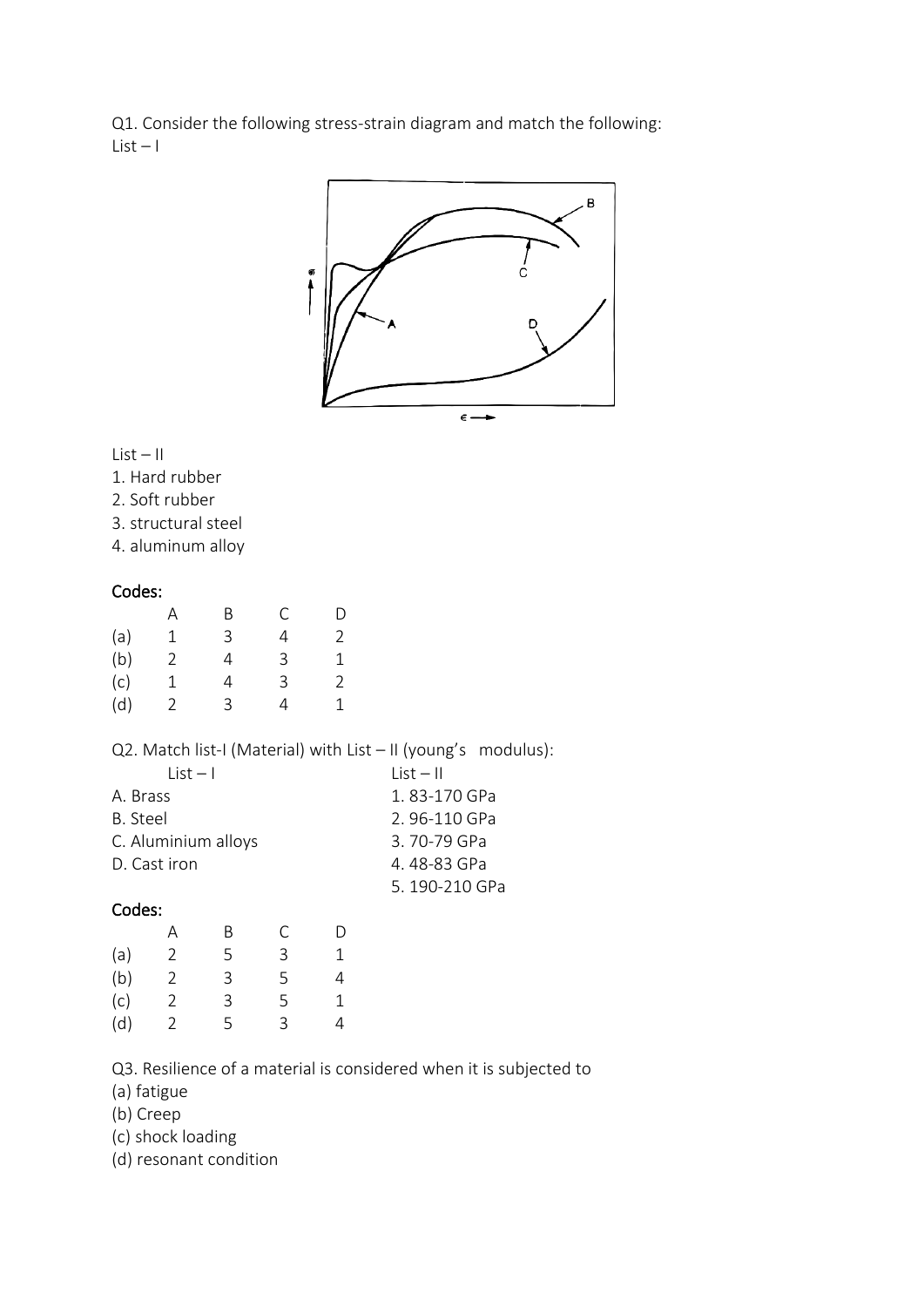Q4. Flow stress corresponds to

- (a) fluids in motion
- (b) breaking point
- (c) plastic deformation of solids
- (d) rupture stress

Q5. Rupture stress is

- (a) breaking stress
- (b) maximum load/original cross-sectional area
- (c) maximum stress
- (d) load at breaking point/neck area

Q6. The property of a material by virtue of which it can be beaten or rolled into plates is called (a) malleability

- (b) elasticity
- (c) plasticity
- (d) ductility

Q7. A material capable of absorbing large amount of energy before fracture is known as

- (a) shock proof
- (b) toughness
- (c) fatigue energy
- (d) plasticity

Q8. A material has identical properties in all directions, it is said to be

- (a) homogeneous
- (b) isotropic
- (c) elastic
- (d) orthotropic

Q9. Creep is the gradual increase of

- (a) plastic strain with time at constant load
- (b) elastic strain with time at constant load
- (c) plastic strain with time at varying load
- (d) elastic strain with time at varying load

Q10. Resilience is

- (a) maximum strain energy
- (b) recoverable strain energy
- (c) total potential energy
- (d) shear strain energy (Beyond Hooke's Law)

Q11. The stress level, below which a material has a high probability of not failing under reversal of stress, is known as

- (a) elastic limit
- (b) endurance limit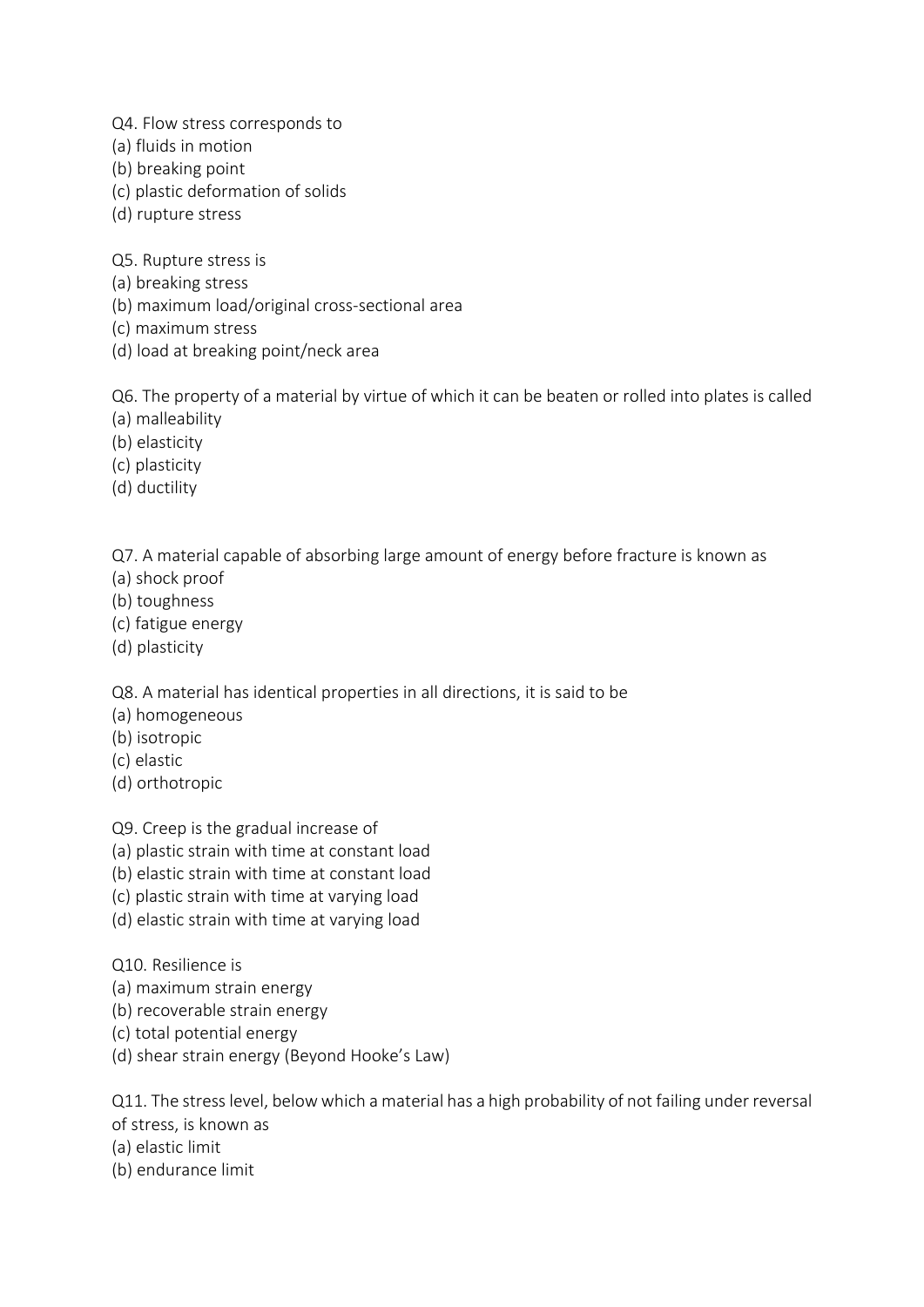- (c) proportional limit
- (d) tolerance limit

Q12. The linear relation between the stress and strain of a material is valid until

- (a) fracture stress
- (b) elastic limit
- (c) ultimate stress
- (d) proportional limit

Q13. Elastic limit the point

- (a) up to which stress is proportional to strain
- (b) at which elongation takes place without application of additional load
- (c) up to which if the load is removed, original volume and shape are regained
- (d) at which the toughness is maximum

Q14. Modulus of resilience is

- (a) a property to resist shocks
- (b) a property to withstand heavy pressure
- (c) a property to store energy without undergoing paramount deformation
- (d) an index of elasticity

Q15. Proof resilience per unit volume of a material is known as

- (a) resilience
- (b) modulus of elasticity
- (c) modulus of resilience
- (d) toughness

Q16. In the design of singly reinforced simply supported beams, the maximum bending moment will be (Given W is the maximum load and I is the length):

- (a)  $W\ell/64$
- (b)  $W/8\ell^2$
- (c)  $W\ell^2/8$
- (d)  $W^2/32$

Q17. At hinge, bending moment will be:

- (a) zero
- (b) low
- (c) moderate
- (d) maximum

Q18. The B.M of a cantilever beam at A shown in the figure is.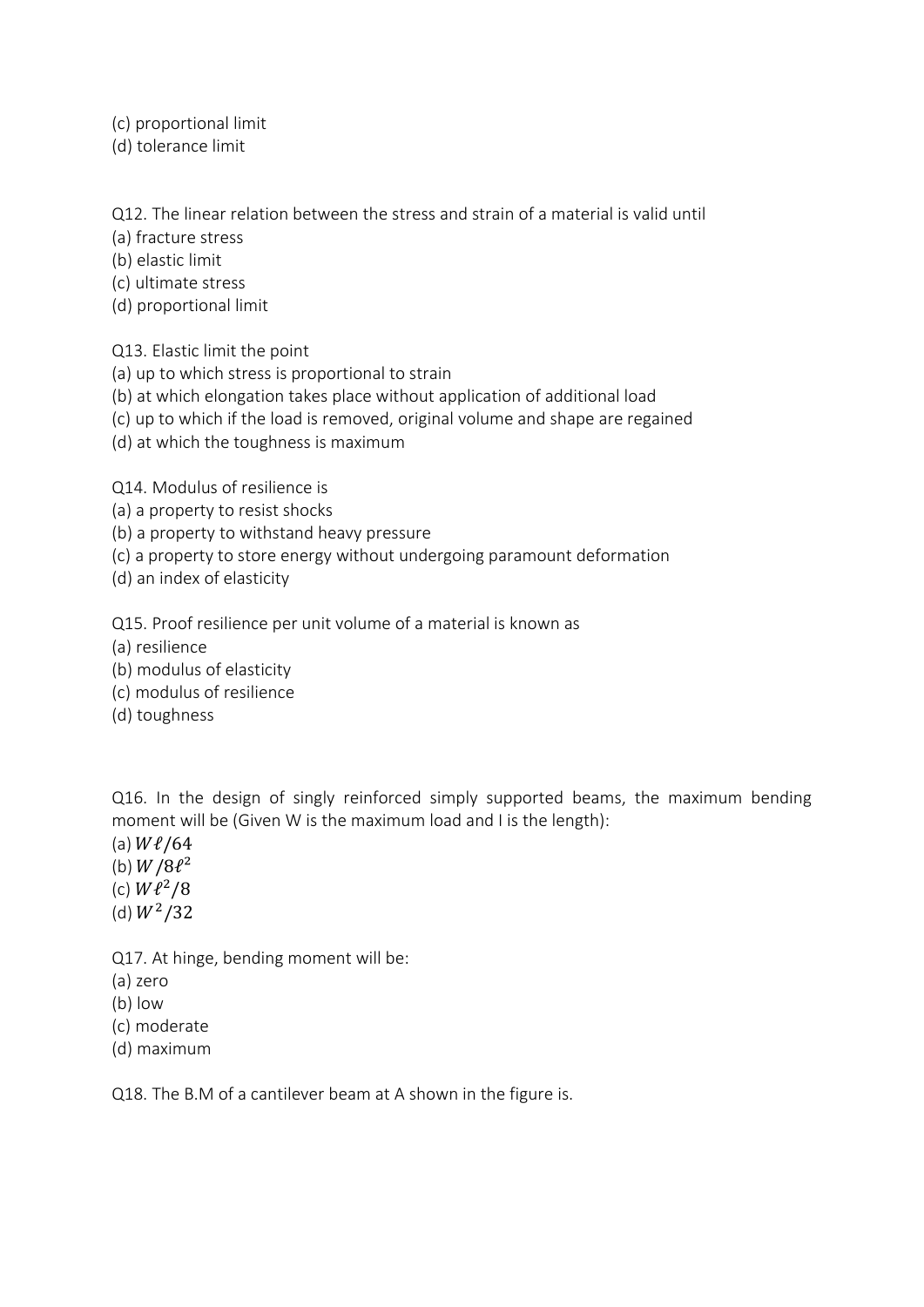

(a) Zero (b) 8 T.m. (c) 10 T.m. (d) 16 T.m.

Q19. The ratio of the reactions  $R_A \& R_B$  of a simply supported beam shown below is:<br>
5t a contract 3t



(a) 0.50

(b) 0.40

(c) 0.67

(d) 1.00

Q20. A beam of length (l+2a) has supports 'l' aparts with an overhang 'a' on each side. The beam carries a concentrated load 'W' at each end. The shear force between the two supports is given by

(a) Zero

(b) 5W

- (c) W
- (d) 2W

Q21. Two identical simply supported beams of span 'l' are subjected to equal load 'W' at tis centre (as concentrate load) and the other one is carrying it in the form of u.d.l. over the entire span. The ratio of their mid-span bending moment will be.

 $(a) 1/2$ 

(b) 2

(c) 4

(d) 8

Q22. The load at the free end of a uniform cantilever beam is increased, the failure will occur (a) at the middle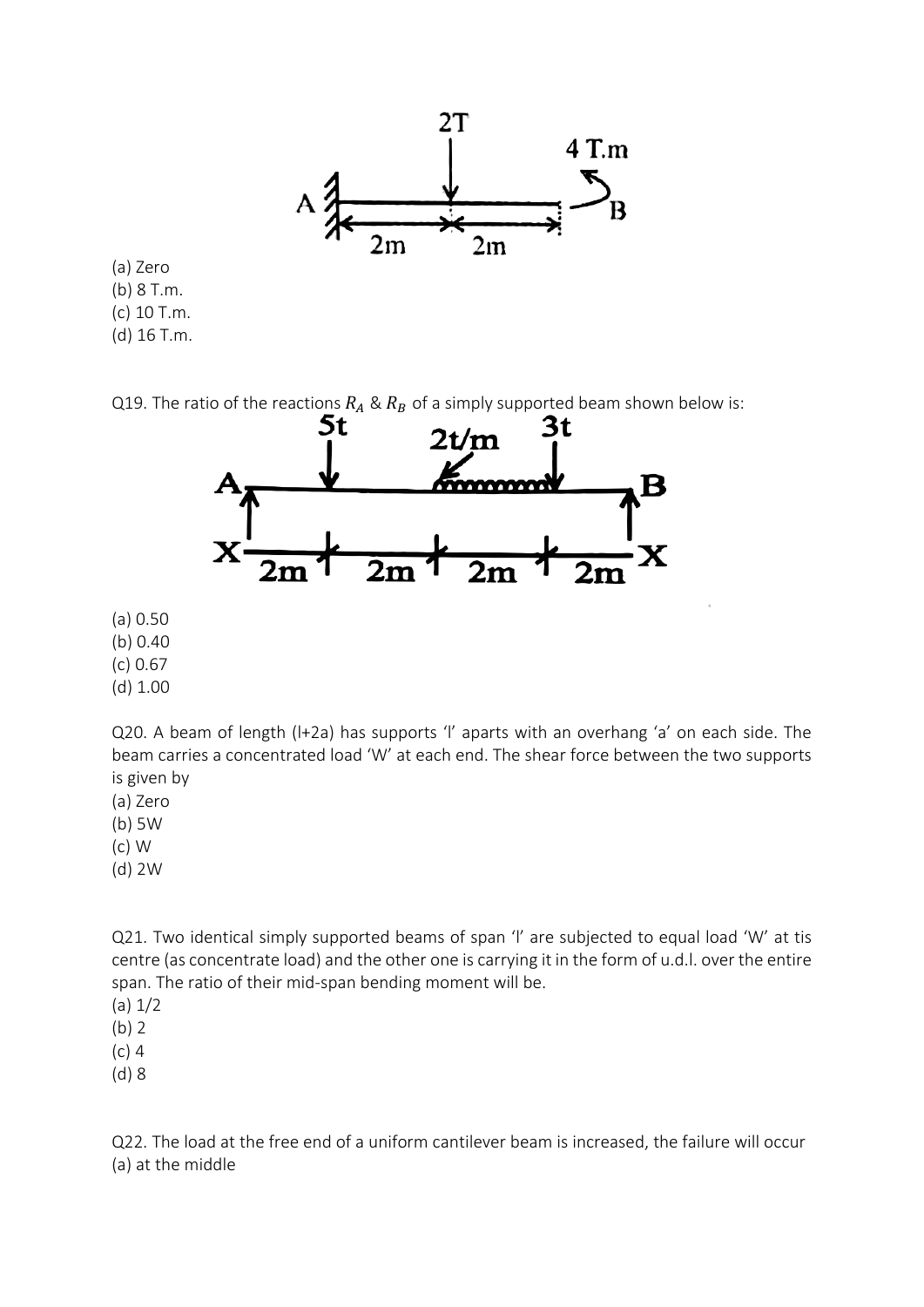(b) at the fixed end

(c) at the point of application of load

(d) any where in the span

Q23. Slope in the beam is defined as

(a) Angle that the tangent to the elastic curve makes with the unbent beam axis

(b) Angle that the perpendicular to the elastic curve makes with the unbent beam axis

(c) Angle that the tangent to the elastic curve makes with the perpendicular beam axis

(d) Angle that the perpendicular of the beam axis makes with the elastic curve of the beam

Q24. In a simply supported beam of length 5m. a unit moment in kN-m is applied at both ends in opposite direction. The magnitude of bending moment at centre will be

(a) Zero

(b) 0.5 kN-m

(c) 1.0 kN-m

(d) 2.0 kN-m

Q25. A stress element is subjected to tensile stress of 5 MPa on both the principal planes. The radius of Mohr Circle corresponding to this element will be

(a) 10 MPa

(b) 7.5 MPa

(c) 5 MPa

(d) Zero

Q26. For such element only under normal stresses, the radius of Mohr circle is:



(a)  $\sigma$ 

(b)  $\sigma/2$ 

(c)  $2\sigma$ 

(d) 0.6  $\sigma$ 

Q27. In a Mohr's circle of  $\sigma - \tau$  plane ( $\sigma$  = normal stress,  $\tau$  = shear stress), the vertical diameter represents

(a) Maximum shear stress

(b) Maximum normal stress

(c) Principal stress

(d) Minimum normal stress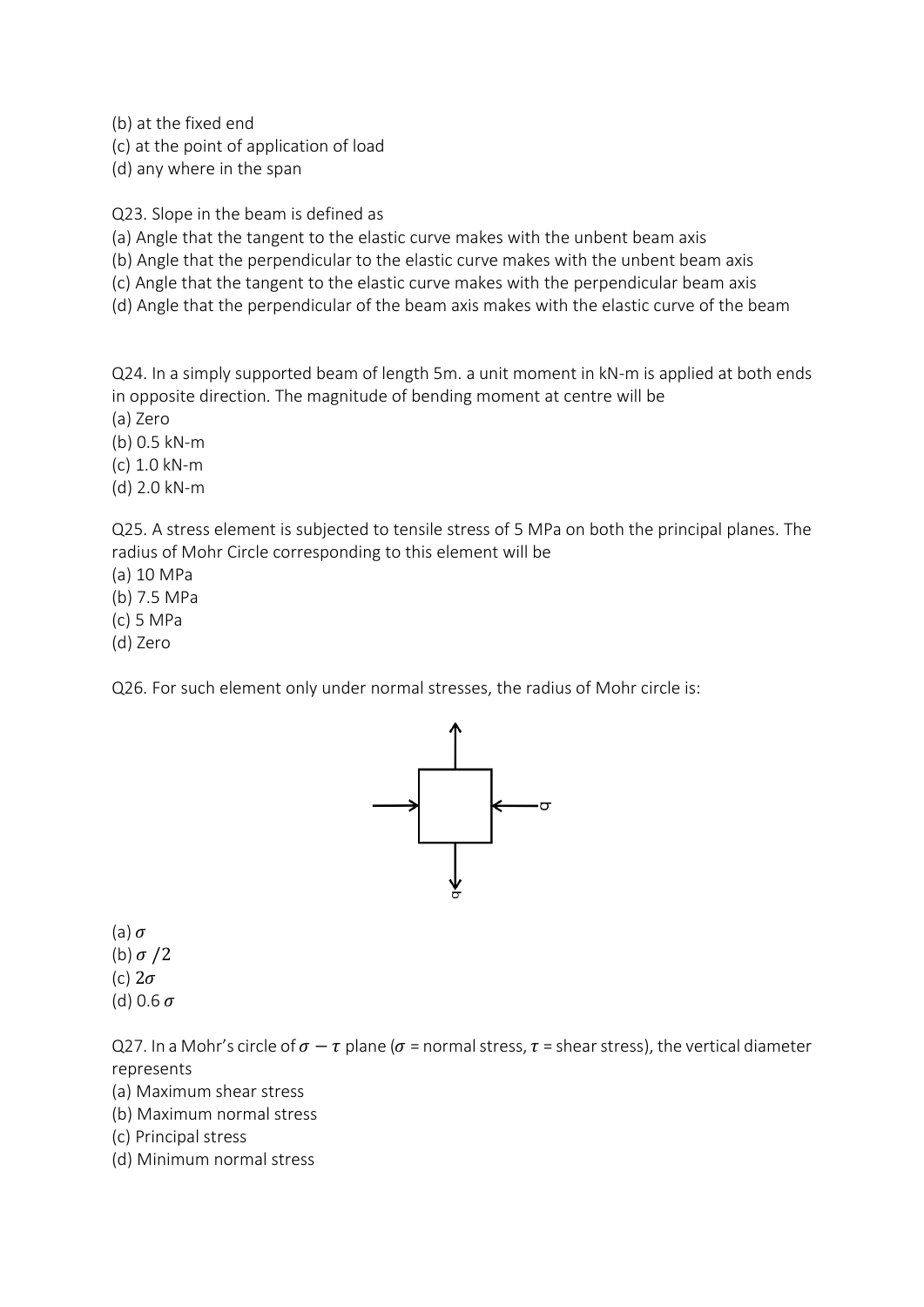Q28. Principal planes are planes of

(a) maximum shearing stress

(b) zero shearing stress

(c) shearing stress having a magnitude of 50% of principal stress

(d) will be maximum

Q29. A rectangular block is subjected to normal stresses on two orthogonal face 600 MPa and 400 MPa of same nature. What shall be maximum shear produced on a plane?

(a) 500 MPa

(b) 300 MPa

(c) 250 MPa

(d) 100 MPa

Q30. At a point in a strained material, if two mutually perpendicular tensile stresses of 2000kg/cm<sup>2</sup> and 1000 kg/cm<sup>2</sup> are acting, then the intensity tensile stress on a plane inclined at 150 to the axis of the minor stress will be\_\_\_\_\_\_\_\_\_:

(a) 1250 kg/cm²

(b) 250 kg/cm²

(c) 500 kg/cm²

(d) 1000 kg/cm²

Q31. Maximum shear strain occurs on

(a) Principal planes

(b) 45 deg. With principal planes

(c) 90 deg. With principal planes

(d) All of above

Q32. If the column ends are effectively held in position and restrained against rotation at both ends. Then the effective length is:

(a) 2L

(b) L/2

(c) 0.707 L

(d) L

Q33. The ratio of the theoretical critical buckling load for a column with fixed ends to that of another column with the same dimension and material, but with pinned ends is equal to

(a) 0.5

(b) 4.0

(c) 2.0

(d) 1.0

Q34. The radius of gyration of a rectangular section (Depth D, width B) from a centroidal axis parallel to width is

(a) D/2 (b)  $\frac{D}{2\sqrt{3}}$ (c)  $\frac{D}{4\sqrt{3}}$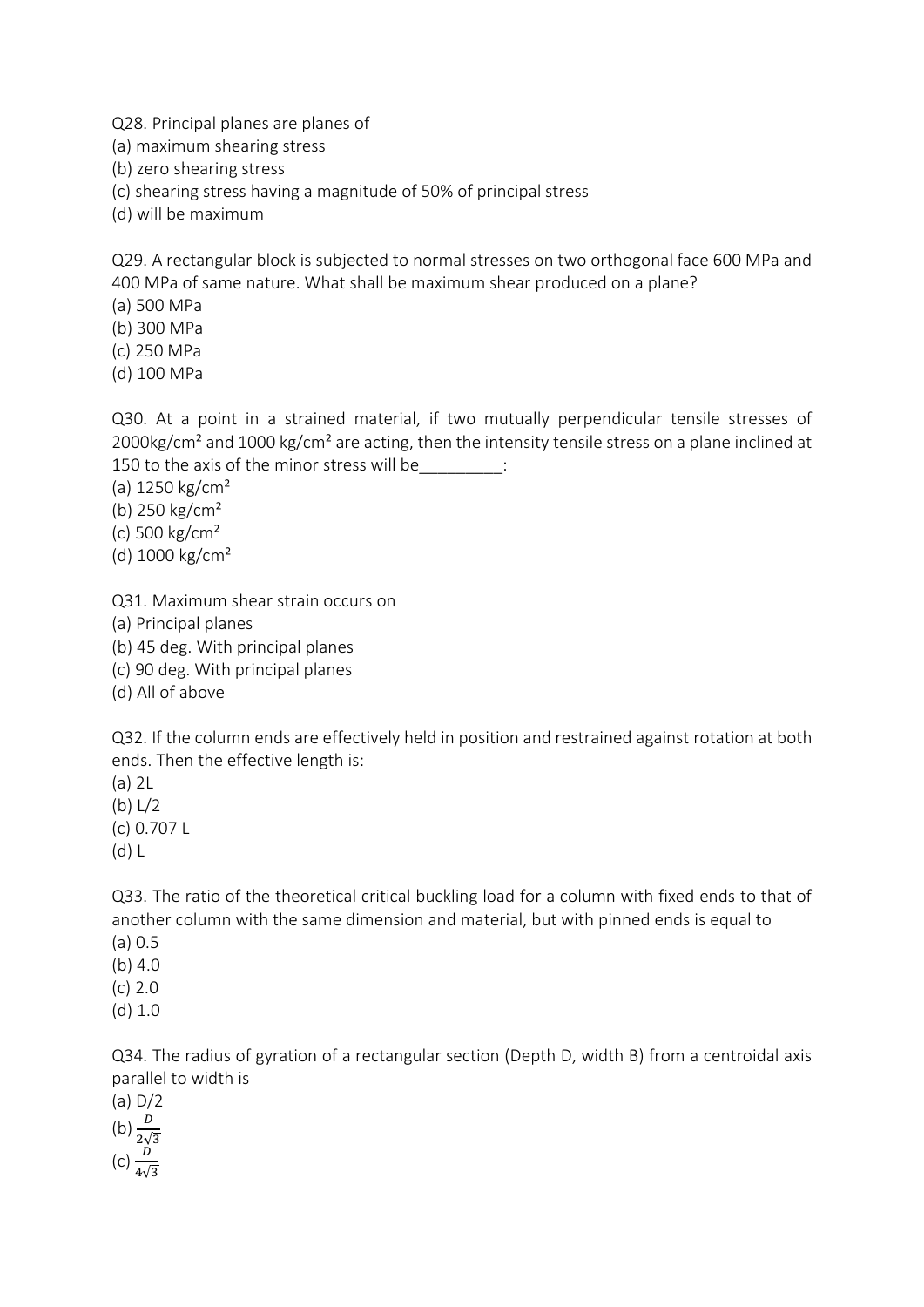(d)  $\frac{2D}{\sqrt{3}}$ 

Q35. A column that fails due to direct stress, is called:

(a) short column

(b) long column

(c) weak column

(d) medium column

Q36. A compression member is termed as column or strut if the ratio of its effective length to the least lateral dimension is more than

(a) 1

(b) 2

(c) 3

(d) 5

Q37. The allowable stress in a long column can be increased by increasing the

(a) radius of gyration

(b) eccentricity

(c) slenderness ration

(d) length of the column

Q38. A column pinned at both the ends has length L and flexural rigidity EI can carry a critical load of:

(a)  $\frac{4\pi^2 EI}{l^2}$  $L^2$ (b)  $\frac{2\pi^2 EI}{l^2}$  $L^2$ (c)  $\frac{\pi^2 EI}{l^2}$  $L^2$ (d)  $\frac{\pi^2 EI}{4L^2}$  $4L<sup>2</sup>$ 

Q39. Rankines Gorden formula used to find out buckling load of column

(a) Long column

(b) Medium column

(c) Short column

(d) None of these

Q40. Euler's formula is valid for:

(a) Short column only

(b) Long column only

(c) Both short and long columns

(d) None of the above

Q41. The slenderness ratio of a vertical column of square cross section of 10 cm side and 500 cm length is (a) 117.2

(b) 17.3

(c) 173.2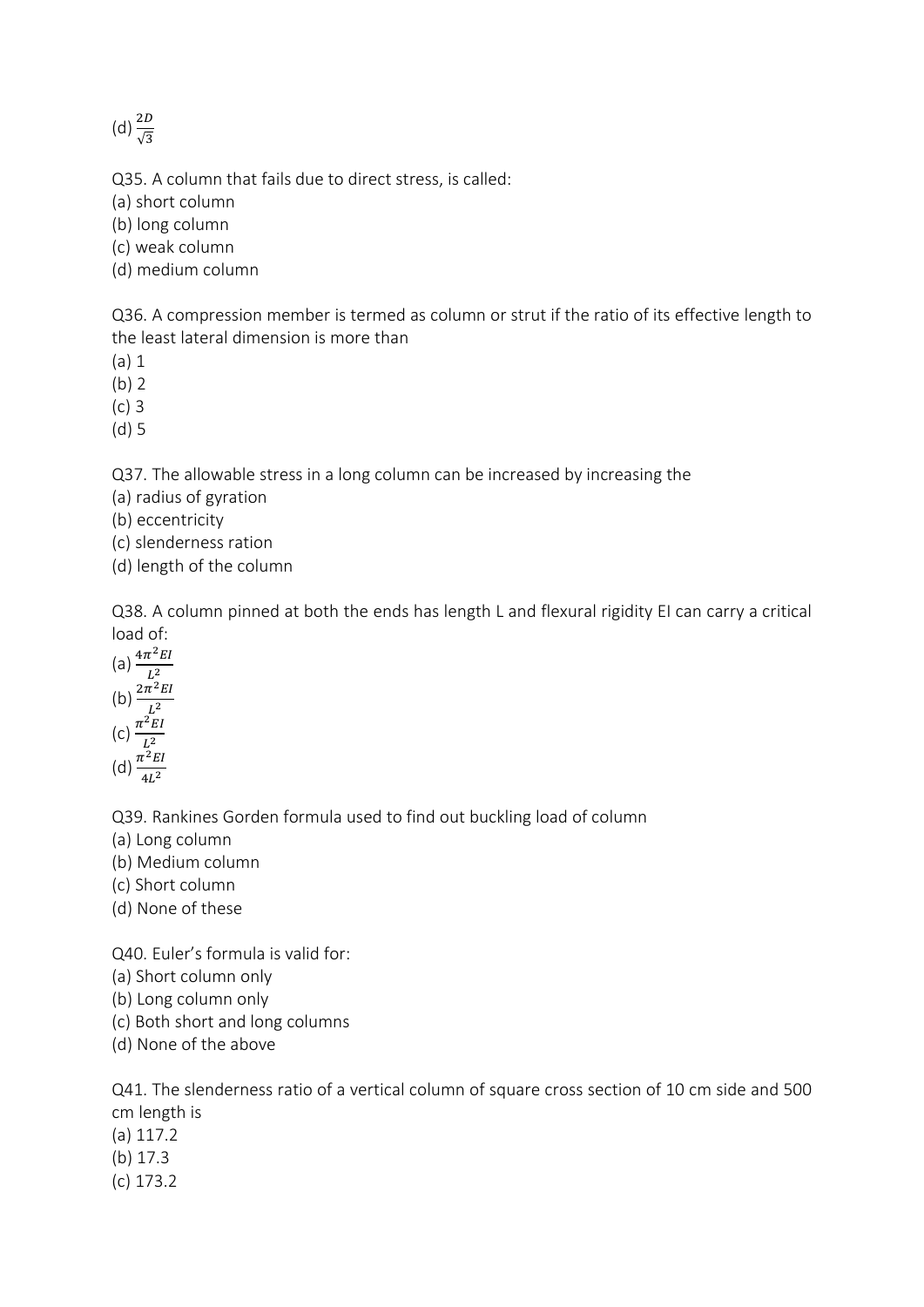(d) 137.2

Q42. If the Euler load for a column is 1000 kN and crushing load is 1200 kN, then the Rankine load will approximately be:

(a) 1200

(b) 600

(c) 900

(d) 545

Q43. When both ends of a column are fixed, the crippling load is F. if one end of the column is made free, the value of crippling load will be changed to………..

(a) F/4

(b) F/2

(c) f/16

(d) 4F

Q44. Radius of gyration of two rectangular columns is in a ratio of 3:1. What shall be the ratio of their depths?

(a) 3:1

(b) 1:3

(c)  $1:\sqrt{3}$ 

(d)  $\sqrt{3} : 1$ 

Q45. A simply supported beam of span L and flexural rigidity El, carries a unit point load at its centre. The strain energy in the beam due to bending is

(a)  $\frac{L^3}{485}$ 48 (b)  $\frac{L^3}{102}$ 192  $(c) \frac{L^3}{2C}$ 96EI (d)  $\frac{L^3}{16}$ 16

Q46. Deflection at the free end of a prismatic cantilever beam of length L, modulus of elasticity E and moment of inertia I under load P at the free and will be

- $(a)$  PL $^{3}/48E1$ (b) PL<sup>3</sup>/16EI
- $(c)$  PL $^{3}/8E1$
- $(d)$  PL $^{3}/3E1$

Q47. For a beam carrying a uniform distributed load, the strain energy will be maximum in case the beam is

(a) Cantilever

(b) Simply supported

(c) Propped cantilever

(d) Fixed at both ends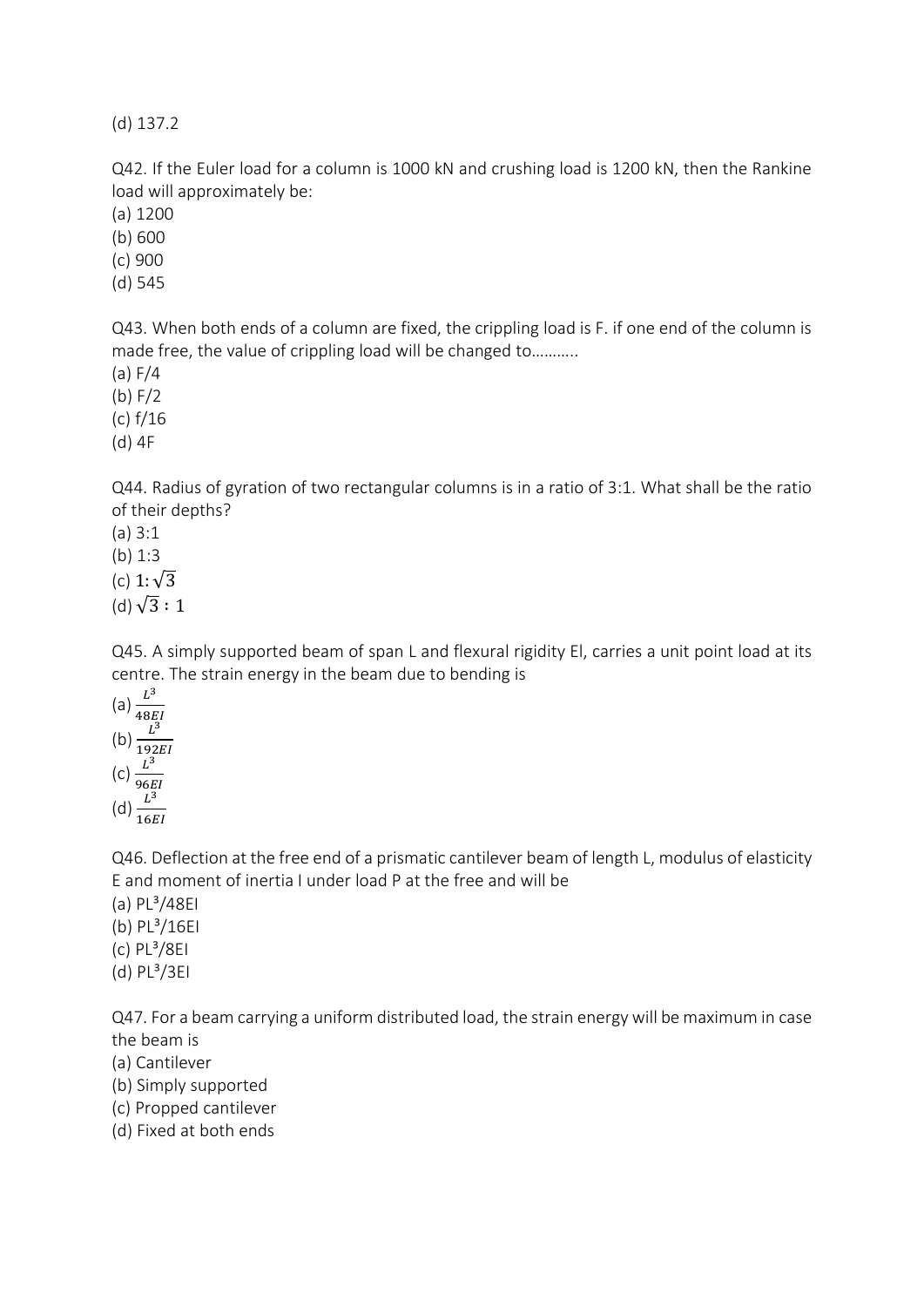Q48. A cantilever of length (L) carries a concentrated load (W) at the free end. If the length of the cantilever is doubled, the deflection at the free end, for the same load will be:

(a) 2 times

- (b) 4 times
- (c) 6 times
- (d) 8 times

Q49. For a cantilever beam of length L carrying a triangular load of intensity 'w' at the support and zero at the free end, the slop of the free end is given by

(a)  $\frac{WL^3}{2E}$ 8EI (b)  $\frac{WL^3}{12E}$ 12  $(c)$   $\frac{WL^3}{24E}$ 24EI (d)  $\frac{WL^3}{42E}$ 48

Q50. If a simply supported beam of span  $\ell$  carries a point load W at the mid span, then downward deflection under the load will be

(a)  $Wl^3/3EI$ 

(b)  $Wl^3/8EI$ 

(c)  $Wl^3/48EI$ 

 $(d) \frac{5}{384}$  $Wl^3$ 3*EI* 

### **Solutions**

S1. Ans.(d) Sol.

S2. Ans.(a)

| Material          | Modules of Elasticity (GPa) |
|-------------------|-----------------------------|
| Alluminium alloys | 70-79                       |
| <b>Brass</b>      | 96-110                      |
| <b>Bronze</b>     | 96-120                      |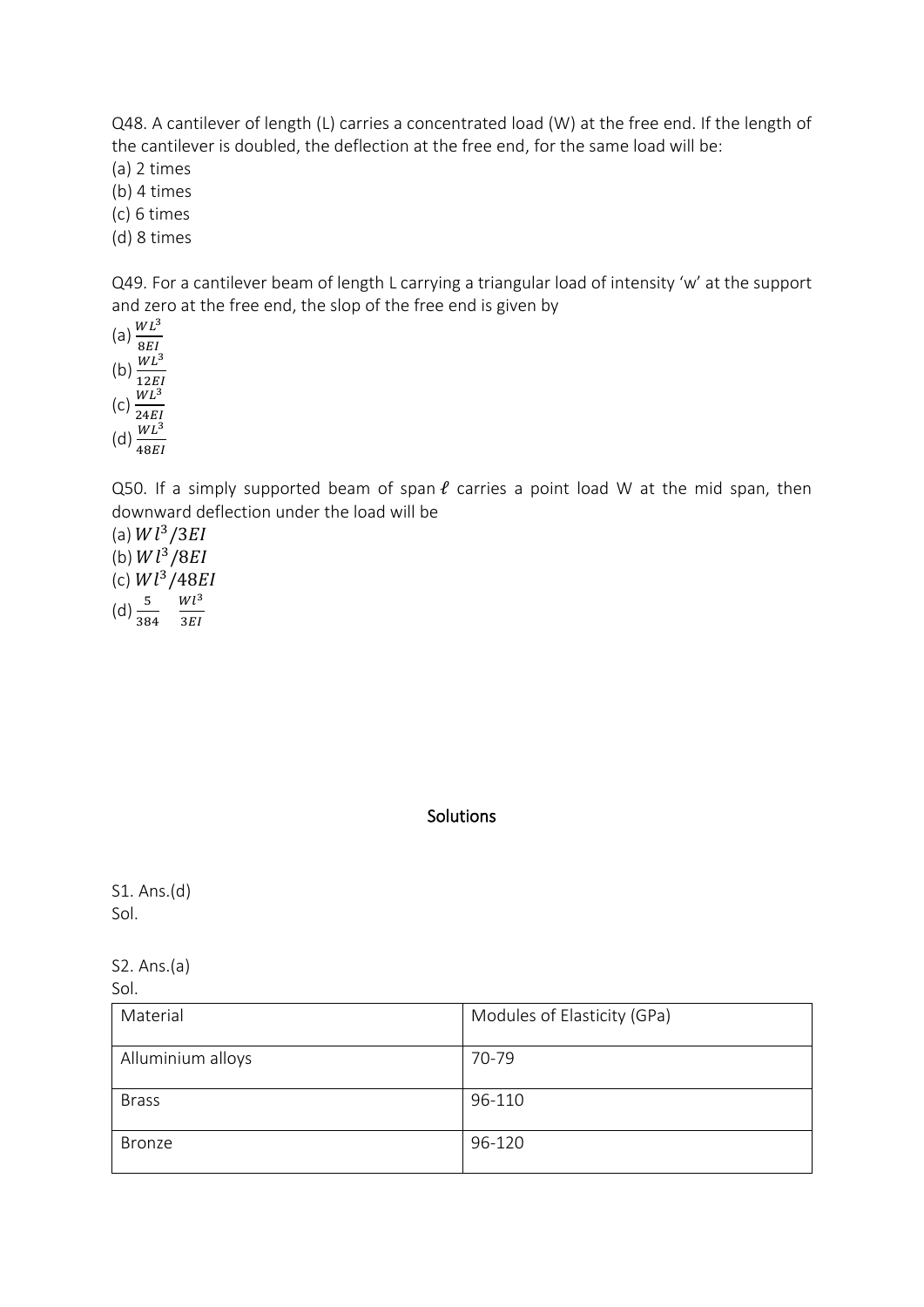| Cast Iron | 83-170       |
|-----------|--------------|
| Rubber    | 0.0007-0.004 |
| Steel     | 190-210      |

S3. Ans.(c)

Sol. Resiliance is the ability of material to absorb energy with in the elastic limit & release by unloading.



S4. Ans.(c)

Sol. The stress required to the metal to flow plastically to any given strain

S5. Ans.(d) Sol. Rupture stress is the sudden and complete failure of a material under stress.

S6. Ans.(a) Sol. Malleability is the property of material allows it to expand in all direction without rupture.

S7. Ans.(b)

Sol. Toughness - It is the ability of material to deform plastically to absorb Energy before fracture.

S8. Ans.(b) Sol. Isotropic – material having same elastic property in any direction. Exp. – Brass, glass, Aluminium, Steel, Etc.

S9. Ans.(a)

Sol. Creep is the property of a specimen undergoes additional deformation with the passage of time under sustained loading within elastic limit. It's can not be recover hence plastic in nature.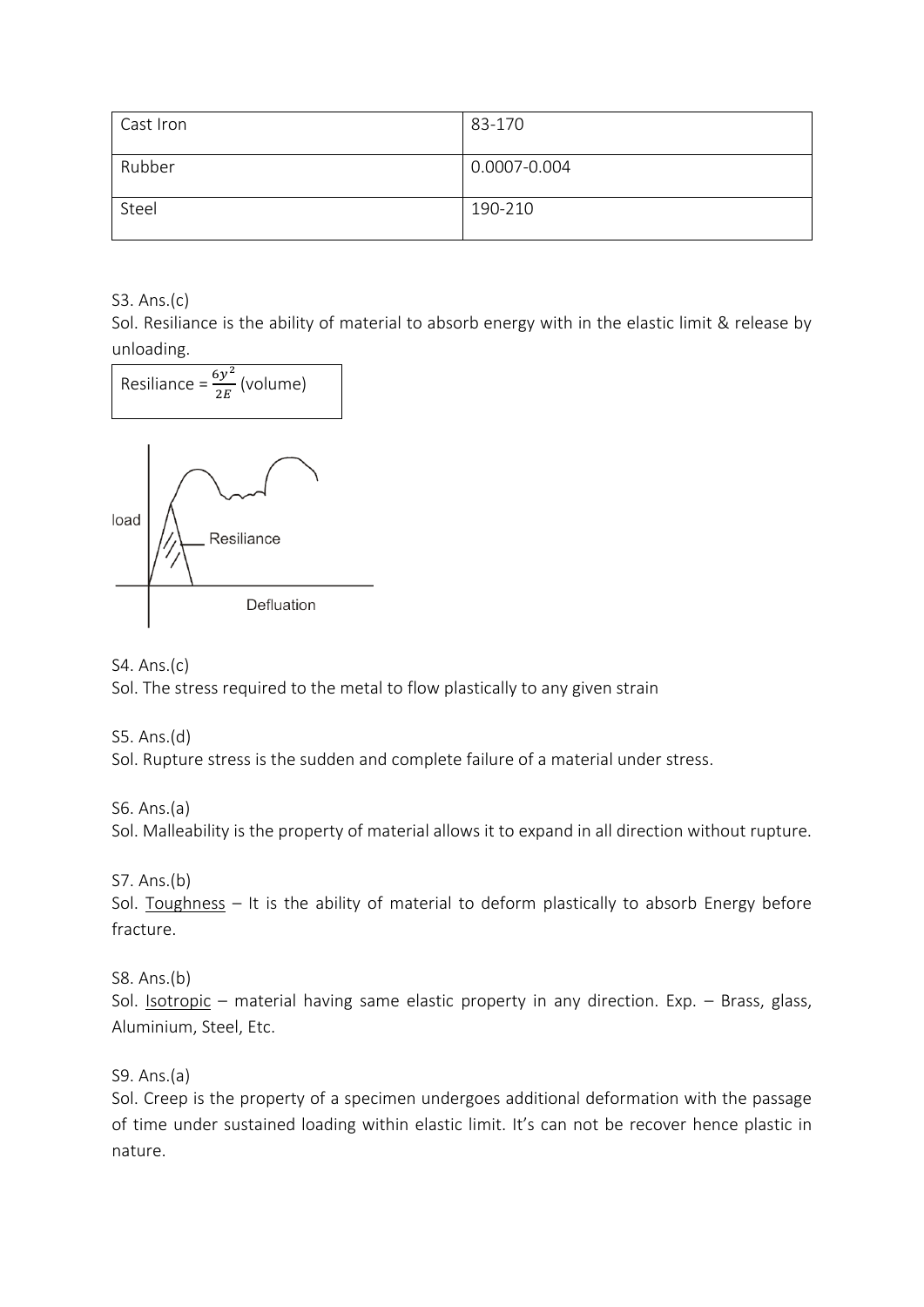S10. Ans.(b) Refer solution of question number(3)

S11. Ans.(b)

Sol. The stress which can be withstand for some infinite number of cycles without failure is called endurance limit. Endurance limit magnitude less then yield strength.

S12. Ans.(d)

Sol. According to hooks law strain is directly proportional to stress within proportional limit

S13. Ans.(c) Sol.







Proof Resiliance =  $\frac{6y^2}{2E} \times Volume$ 

If volume is unity, then it becomes modulus of resiliance.

Modules of Resiliance =  $\frac{6y^2}{2E}$ 

S16. Ans.(c) Sol.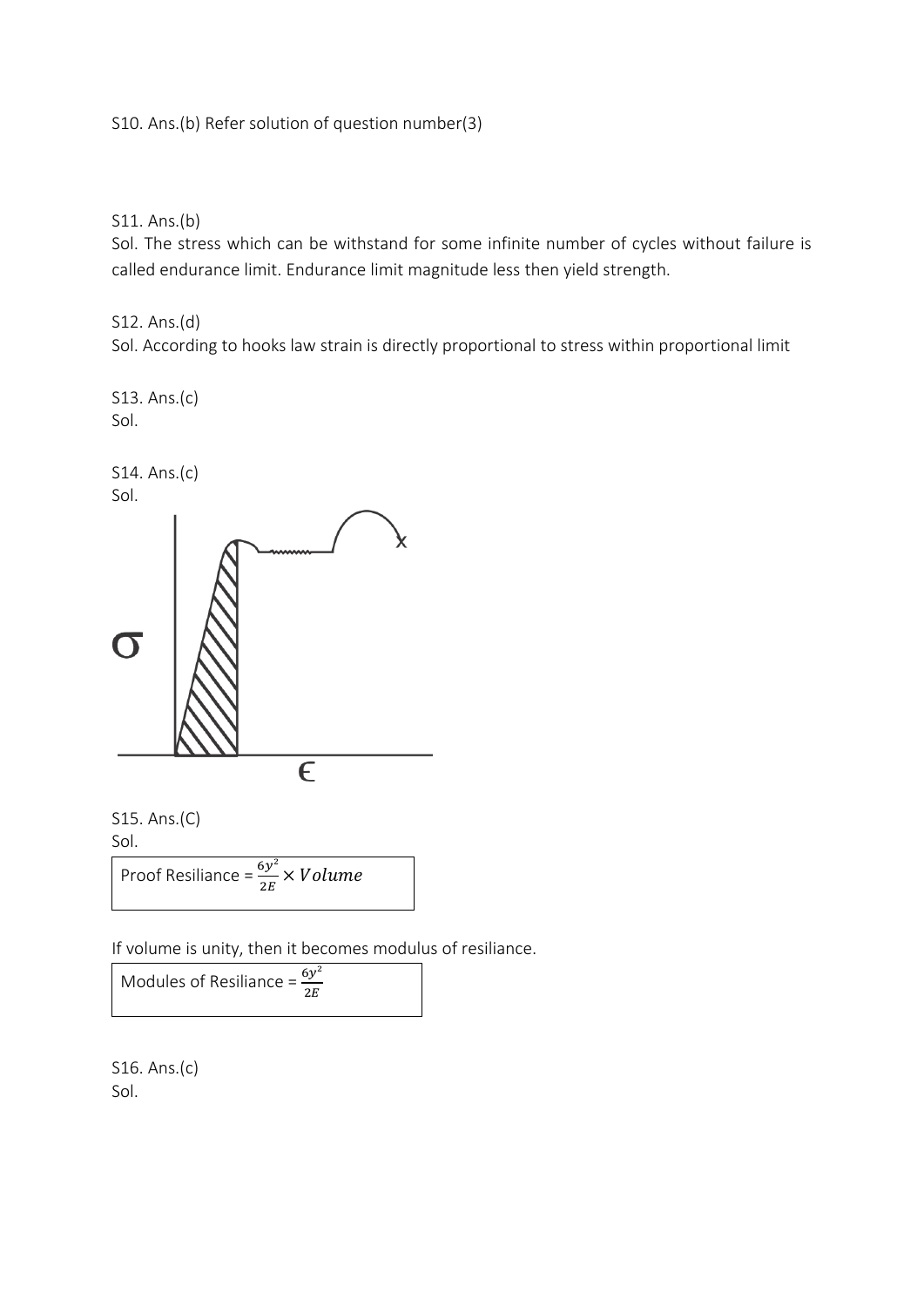

S17. Ans.(a)

Sol. At hinge the value of bending moment will be zero and the value of shear force at the hinge will be maximum.

S18. Ans.(b) Sol.  $2T$ 4T.m  $\overrightarrow{HA}$ **RA MA**  $\sum fx = 0$  $HA=0$  $\sum f y = 0$ RA= 2T  $\sum MB = 0$  $-MA-2Tx2m-2Tm = 0$ Ma= 8 T.m S19. Ans.(d) Sol.  $5<sub>t</sub>$ 3t  $2t/m$  $\sf B$  $2m$  $2m$  $2m$  $2m$ **RB RA**  $\sum fx = 0$  $\sum f y = 0$  $R_A + R_B = 5t + 3t + 2t/m \times 2m$  $R_A + R_B = 12t$  ---------------------------(1)  $\sum MB = 0$  $R_A \times 8 = 5$ t $\times$ 6m+2t/m $\times$ 2m(1m+2m)+3t(2m)  $R_A \times 8 = 30 + 12 + 6$  $R_A \times 8 = 48$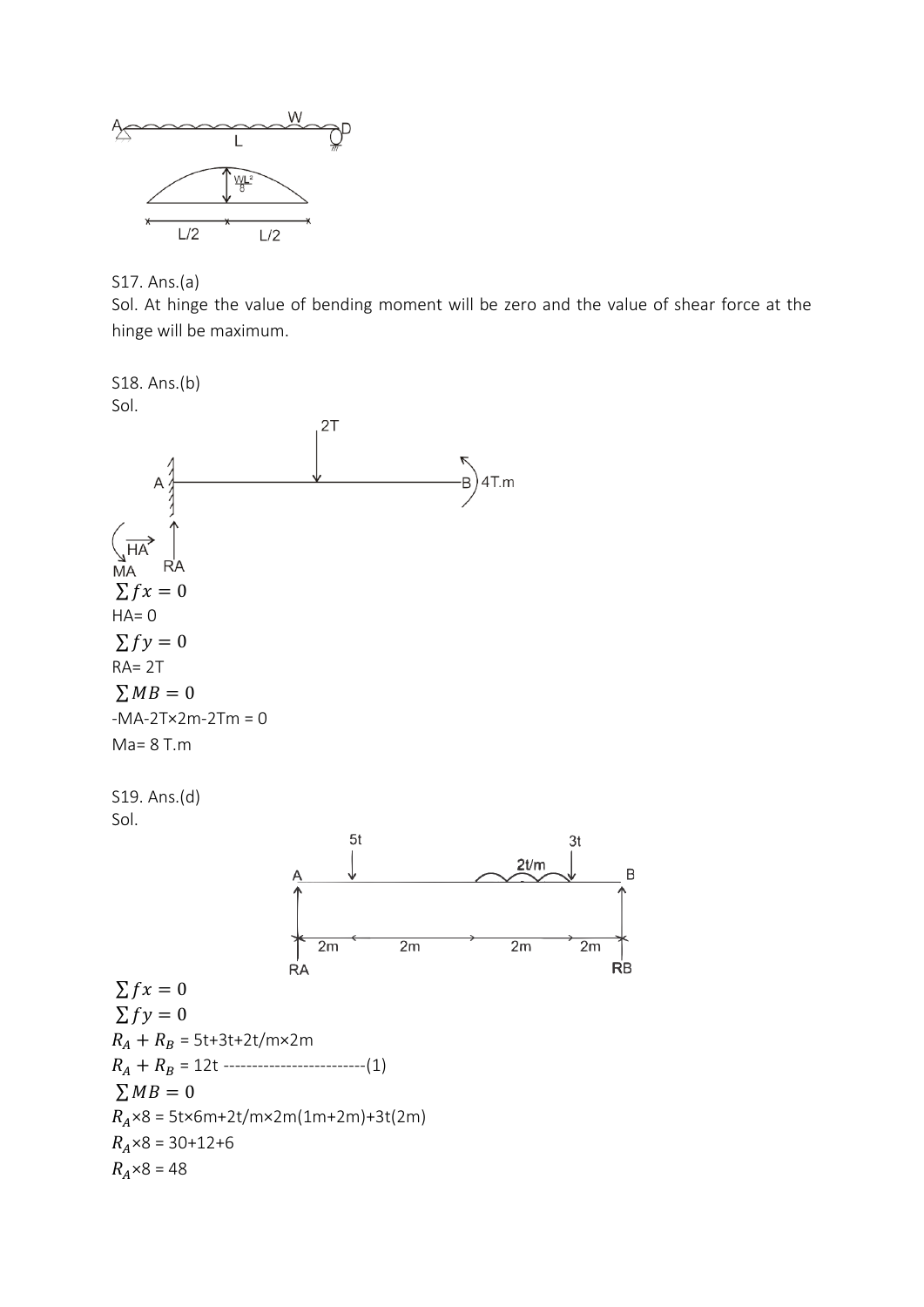$R_A = 6t$  put in (1)

| ίA             | ht |    |
|----------------|----|----|
| ${}^{\prime}B$ |    | 6t |
| RA             |    |    |
| RB             |    |    |

S20. Ans.(a) Sol.

 $HA= 0$ 

 $R_B$ = W





The shear force between the two support is equal to zero.



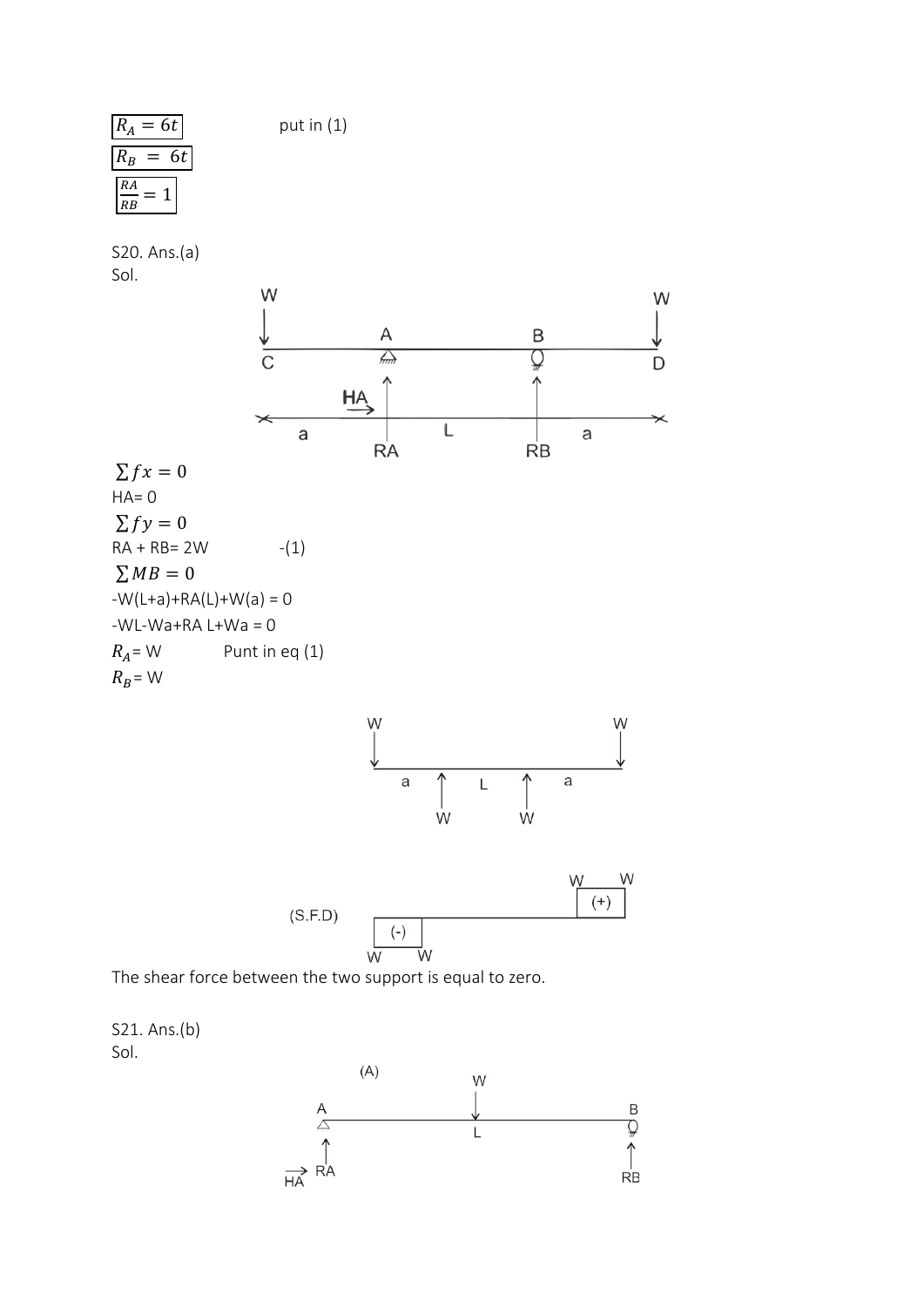for symmetrical beam

 $RA= W/2$  $RB = \frac{W}{2}$ B.M. at L/2from left support→ W  $\frac{W}{2} \times \frac{L}{2}$  $rac{L}{2} \Rightarrow \frac{WL}{4}$  $\frac{V}{4} = M$ 



For symmetrical beam

$$
R_A = \frac{WL}{2}
$$
  
\n
$$
R_B = \frac{WL}{2}
$$
  
\nB.M at mid span.  
\n
$$
\frac{WL}{2} \times \frac{L}{2} - W \times \frac{L}{2} \times \frac{WL^2}{4} - \frac{WL^2}{8}
$$
  
\n
$$
\frac{WL^2}{8} = M'
$$
  
\n
$$
\frac{ML}{M'} = \frac{WL}{\frac{WL}{2}} = 2
$$

L 4

S22. Ans.(b)

Sol. If the load at the free end of a cantilever beam is increased the failure will occure at the fixed end because due to increase of load moment resisted by fixed support is increased and when support moment reaction increased beyond it's limit then failure occure.

S23. Ans.(a)

Sol. Slope in the beam defined the angle that the tangent to the elastic curve makes with the unbent beam axis.

The vertical distance between beam axis & elastic carve at that point is called deflection at that point.

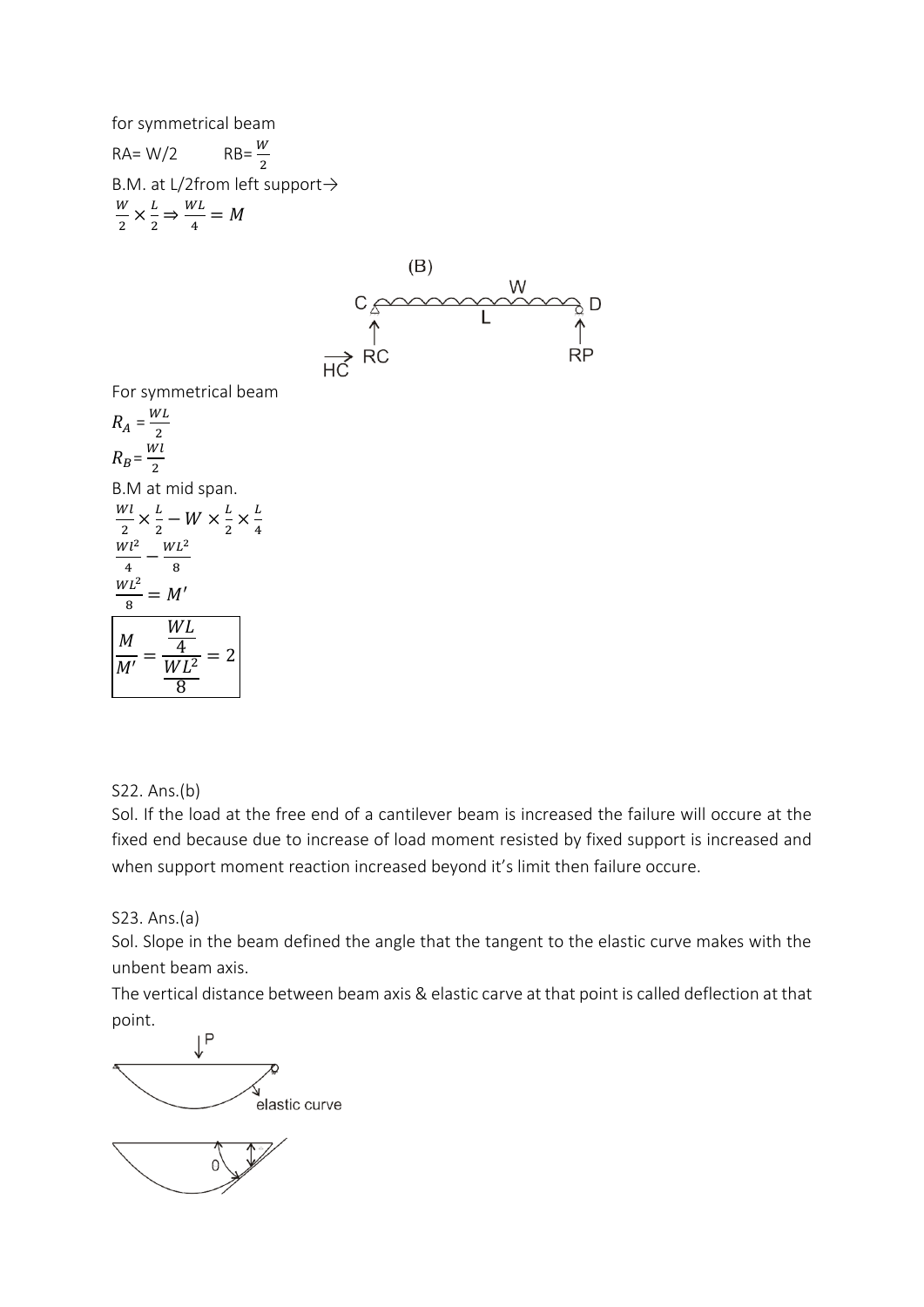

 $\rightarrow$  all elastic curve are deflected shape but all deflected shape's are not elastic curve.

The magnitude of bending moment at center equal to 1 KN.m

|

S25. Ans.(d) Sol.



S26 Ans.(a) Sol.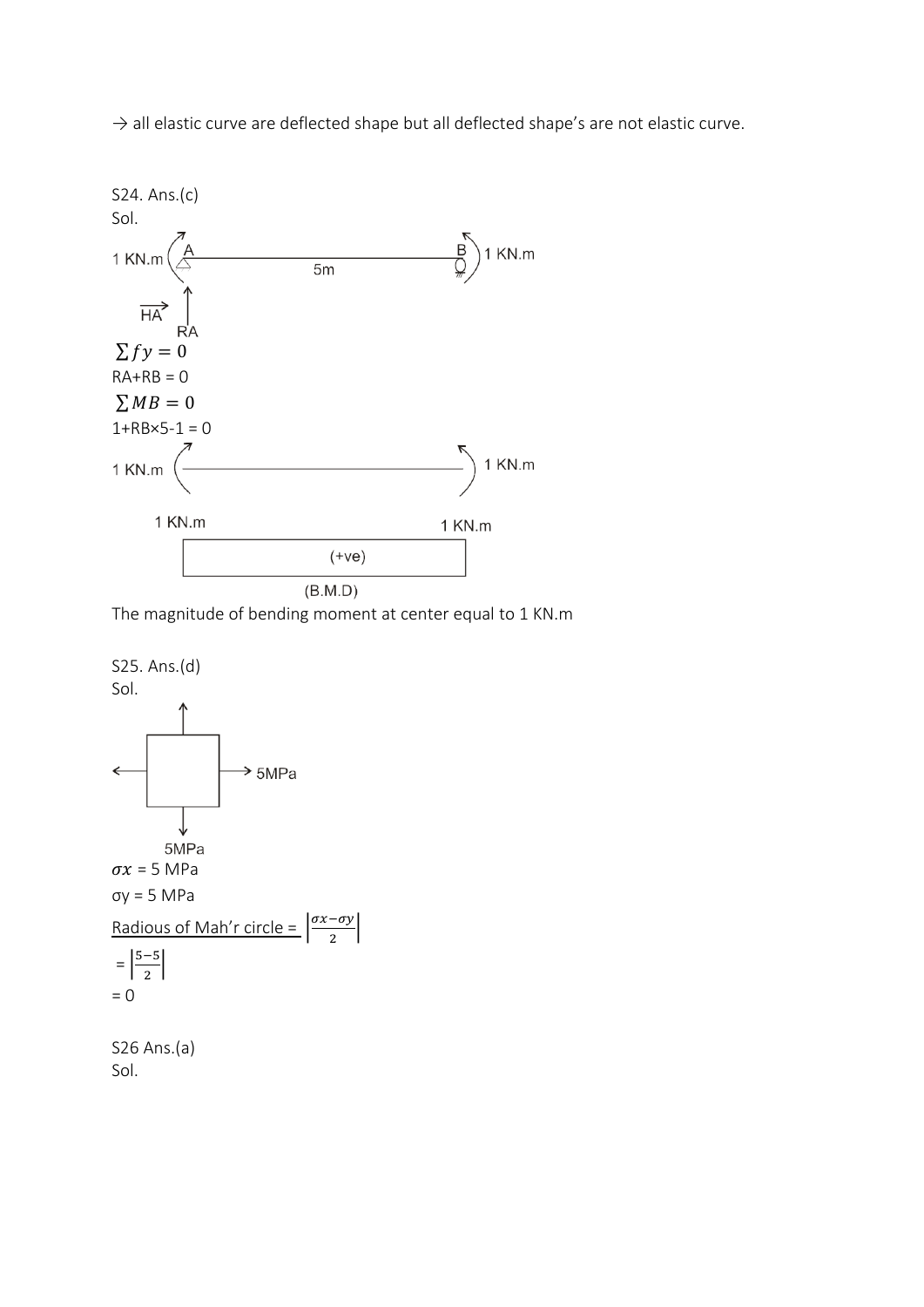

### S27. Ans.(a)

Sol. In mohr circle verticle axis represent shear stress & Horizontal axis represent normal stress so the vertical diameter of circle represents maximum shear stress.

### S28. Ans.(b)

Sol. Infinite plane's passes through a single point. Out of infinite plane's three planes are mutually perpendicular to each other and having zero shear stress, that planes are called principal plane.



Sol. σ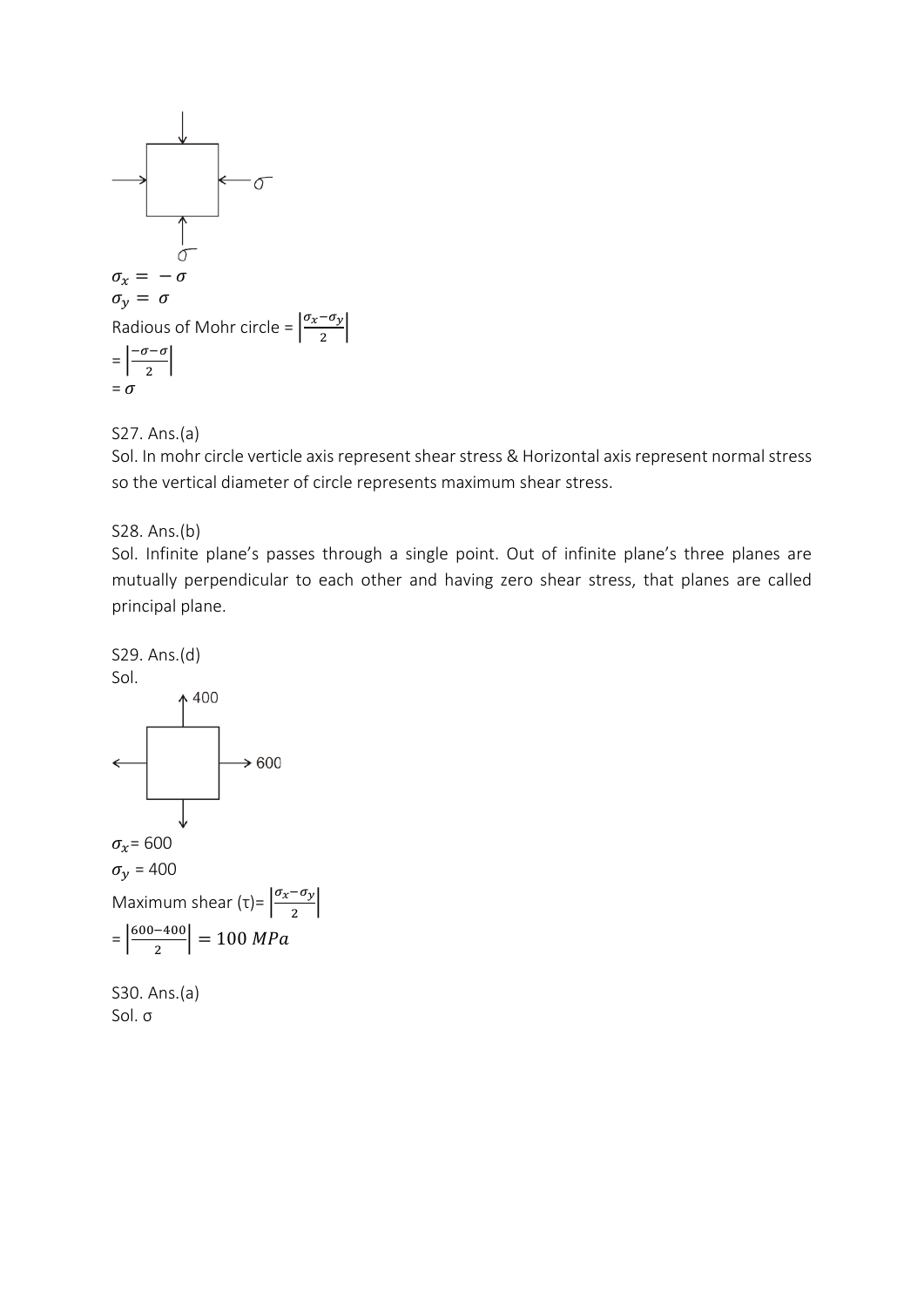



Sol. Max<sup>m</sup> shear strain occure on 45° with the principal planes.

S32. Ans.(b)

Sol.

| Condition |                                                                                                                          | Shape                                | Effective length            |
|-----------|--------------------------------------------------------------------------------------------------------------------------|--------------------------------------|-----------------------------|
| (i)       | If the column ends<br>are effectively<br>held in position<br>and not restrained<br>against rotation at<br>both the end's |                                      | $Left = L$                  |
| (ii)      | If column ends are<br>effectively held in<br>position<br>and<br>restrained against<br>rotation at one<br>end             | ,,,,,,,,,,<br><del>,,,,,,,,,,,</del> | Leff = $\frac{L}{\sqrt{2}}$ |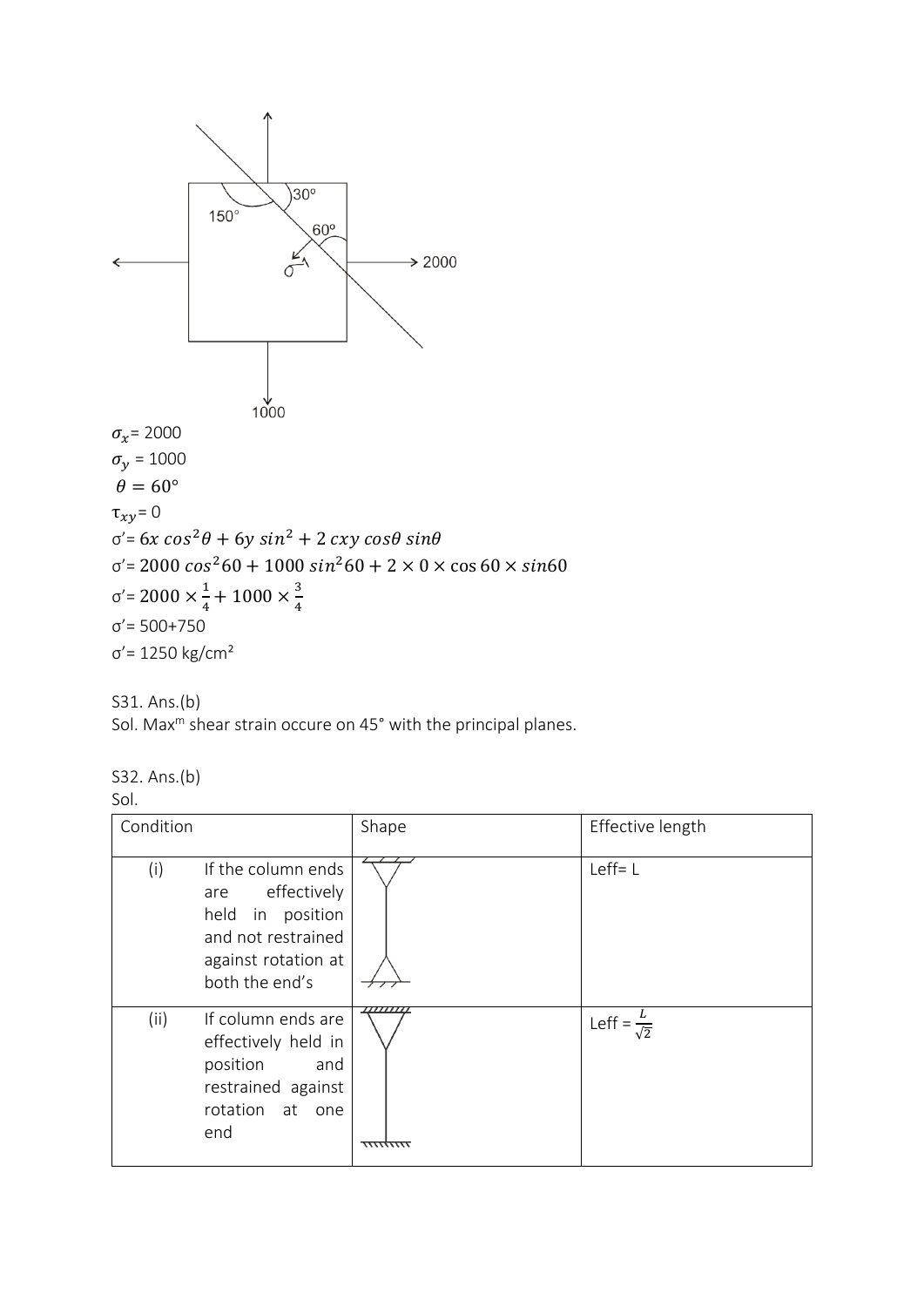| (iii) | If column ends are<br>effectively held in<br>position<br>and<br>restrained against<br>rotation at both<br>end's    | ,,,,,,,,,,<br><del>,,,,,,,,,,</del> | Leff = $\frac{L}{2}$ |
|-------|--------------------------------------------------------------------------------------------------------------------|-------------------------------------|----------------------|
| (iv)  | One<br>end<br>is<br>effectively held in<br>position<br>&<br>restrained against<br>rotation & other<br>end is free. | 7777                                | $Left = 2L$          |

S33. Ans.(b)  
\nSol. (i) 
$$
Per = \frac{\pi^2 EI}{Le^2}
$$
  
\nBoth end's fixed  
\nLe = L/2  
\n $Per_1 = \frac{\pi^2 E J \times 4}{L^2}$  -(i)  
\n(ii) both end's pinned  
\nLe = L  
\n $Per_2 = \frac{\pi^2 EI}{L^2}$  -(ii)  
\n $\frac{Per_1}{Per_2} = \frac{\frac{\pi^2 EI \times 4}{L^2}}{\frac{\pi^2 EI}{L^2}}$   
\n= 4  
\nS34. Ans.(b)  
\nSol.  
\nI =  $\frac{BD^3}{12}$   
\nA = BxD  
\nI = Ar<sup>2</sup> where r→ Radius of gyration  
\nI = moment of Inertia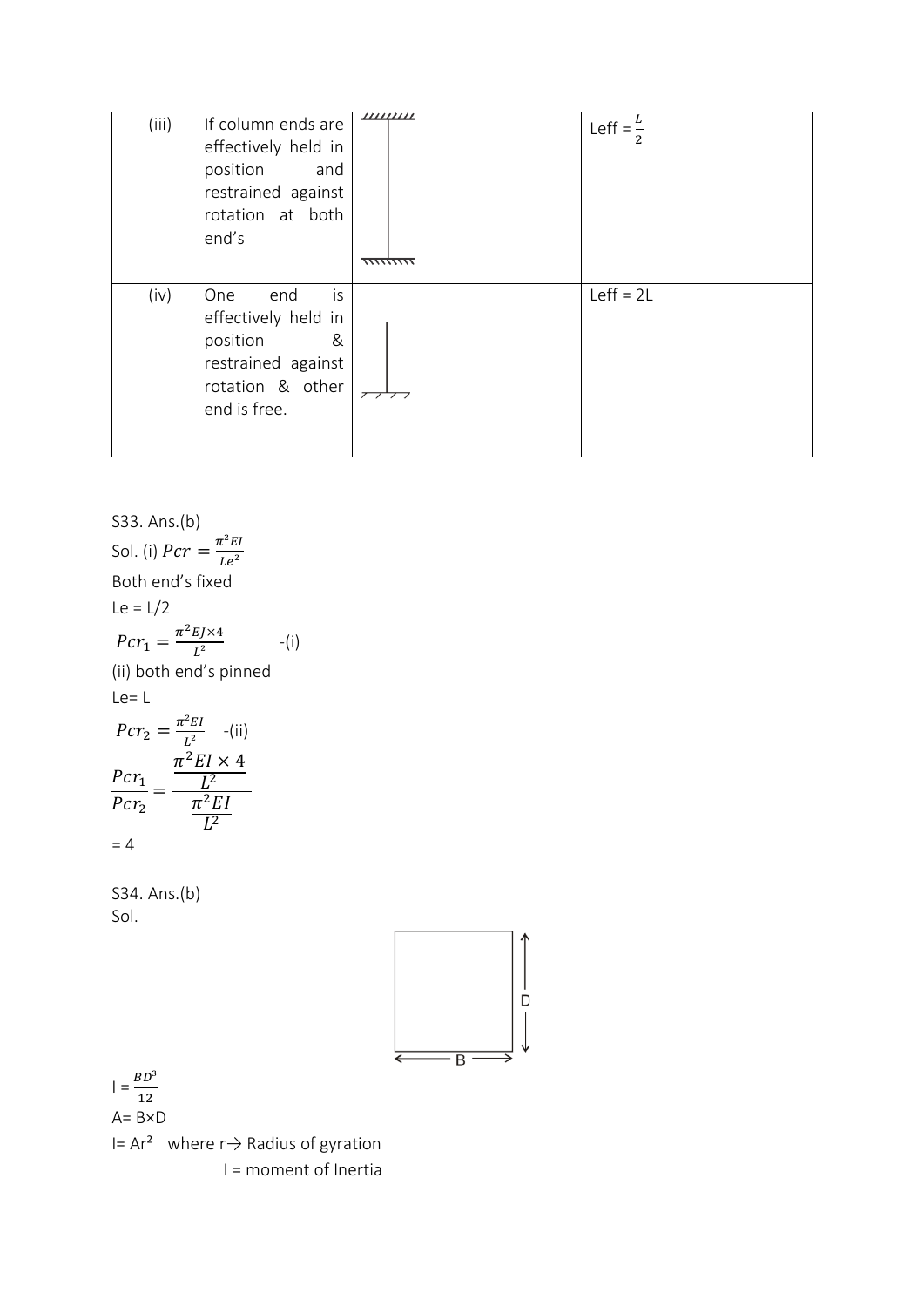$$
r = \sqrt{\frac{I}{A}}
$$

$$
= \sqrt{\frac{BD^3/12}{BD}}
$$

$$
r = \frac{D}{2\sqrt{3}}
$$

S35. Ans.(a)

Sol. The short column fail's primarily due to direct stress because in short column the buckling stresses are very small compared to direct stresses.

S36. Ans.(c)

Sol. The ratio of effective length & least lateral dimension for column is greater then '3'.

Slenderness ratio ( $\lambda$  )=  $\frac{left}{L.L.D.}$  $\lambda$  < 12  $\rightarrow$  short column

 $\lambda \geq 12$   $\rightarrow$  Long column

## S37. Ans.(a)

Sol. The allowable stress in a long column can be increased by increasing it's radius of gyration and radius of gyration depends on moment of inertia.

$$
R = \sqrt{\frac{I}{A}}
$$

R- radius of gyration I- Moment of Inertia

S38. Ans.(c)

$$
\begin{matrix}\n\text{Sol.} \\
\downarrow \\
\downarrow\n\end{matrix}
$$

 $\leftrightarrow$ Leff= L Critical load =  $\frac{\pi^2 EI}{Le^2}$ 

$$
Pcr = \frac{\pi^2 EI}{L^2}
$$

S39. Ans.(b)

Sol.  $\rightarrow$  Rankines Gorden formula used to find out buckling load of medium column.  $\rightarrow$  Euler formula used for calculating buckling load of long column.

S40. Ans.(b)

Sol.  $\rightarrow$  Ranking Gorden formula cased to find out bucking load of medium column.

 $\rightarrow$  Euler formula used for calculating buckling load of long column.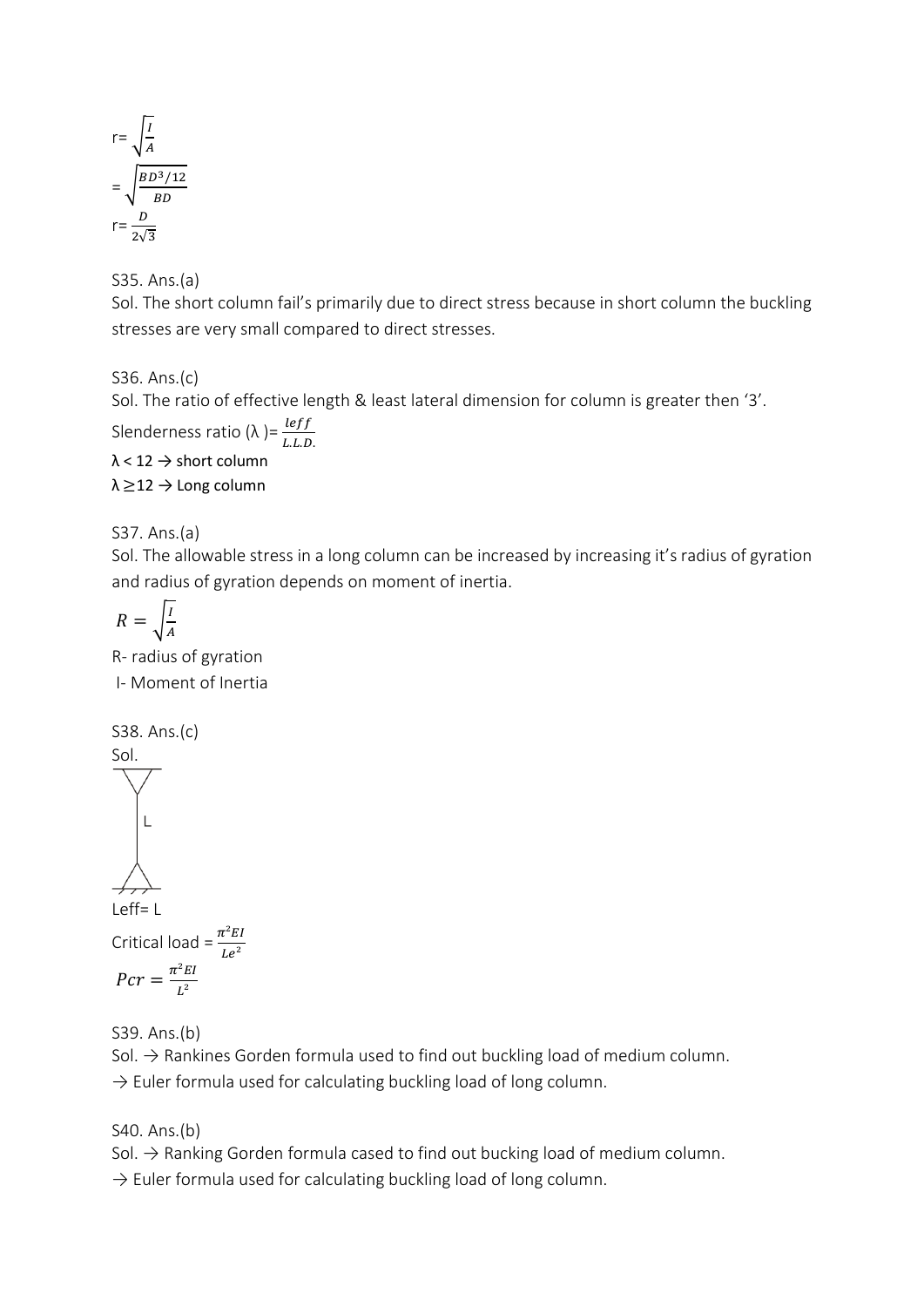S41. Ans.(c) Sol. 10 cm  $10 \text{ cm}$ Length = 500 cm  $\vert = \frac{10 \times 10^3}{12} = \frac{10^4}{12}$ 12  $A = 10<sup>2</sup>$  $\frac{I}{A} = \sqrt{\frac{10^4/12}{10^2}}$  $R = \frac{I}{I}$  $10^{2}$ R= 2.88 cm  $\lambda = \frac{LeH}{R_{min}} = \frac{500}{2.88}$  $\frac{300}{2.88}$  = 173.2 S42. Ans.(d) Sol. Pe= 1000 KN Pcr = 1200 KN Rankine load = ?  $\frac{1}{P} = \frac{1}{P\epsilon}$ 1  $\frac{1}{Pe} + \frac{1}{Pe}$  $P_{\mathcal{C}}$  $\frac{1}{P} = \frac{1}{100}$ 1  $\frac{1}{1000} + \frac{1}{120}$ 1200 P= 545.45 KN S43. Ans.(c)  $\frac{\mathsf{Sol}}{\mathsf{CS}}$  $Le = \frac{L}{a}$ 2  $F = \frac{\pi^2 E I \times 4}{I^2}$ -(1)  $L^2$ (ii) <del>, , , ,</del>  $Le= 2L$ Pcr =  $\frac{\pi^2 EI}{4L^2}$ From equation(1) Pcr =  $\frac{F}{16}$ 

S44. Ans.(a)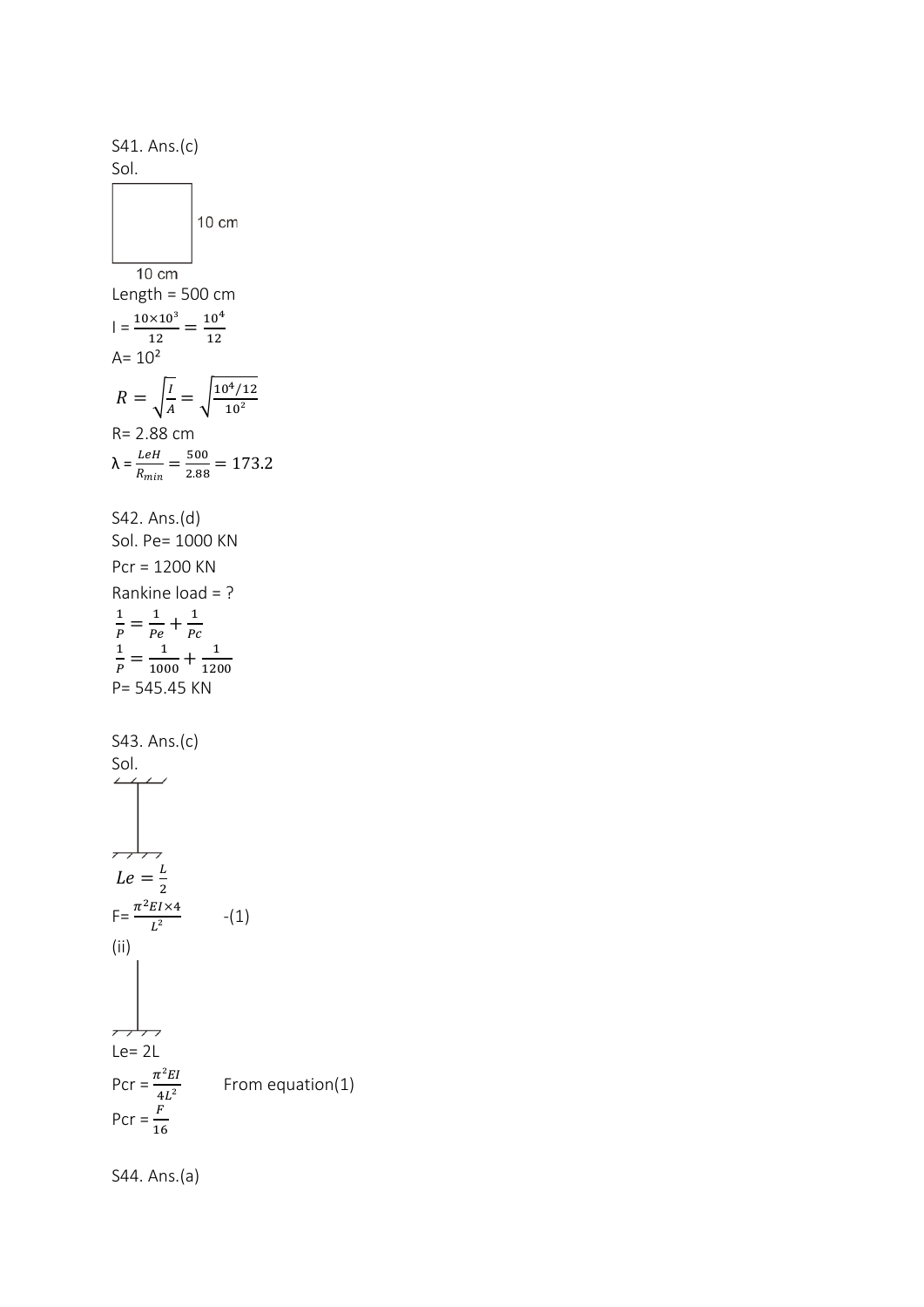Sol.  
\n
$$
\frac{R_1}{R_2} = \frac{3}{1}
$$
\n
$$
R = \frac{\sqrt{I_1/A_1}}{\sqrt{I_2/A_2}} = \frac{1}{\sqrt{I_2/A_2}}
$$
\n
$$
\frac{b_1 a_1^3/12}{b_1 a_1} = \frac{3}{1}
$$
\n
$$
\frac{\sqrt{a_1^2}}{b_2 a_2^3/12} = \frac{3}{1}
$$
\n
$$
\frac{\sqrt{a_1^2}}{a_2^2} = \frac{3}{1}
$$
\n
$$
\frac{a_1}{a_2} = \frac{3}{1}
$$

3 1

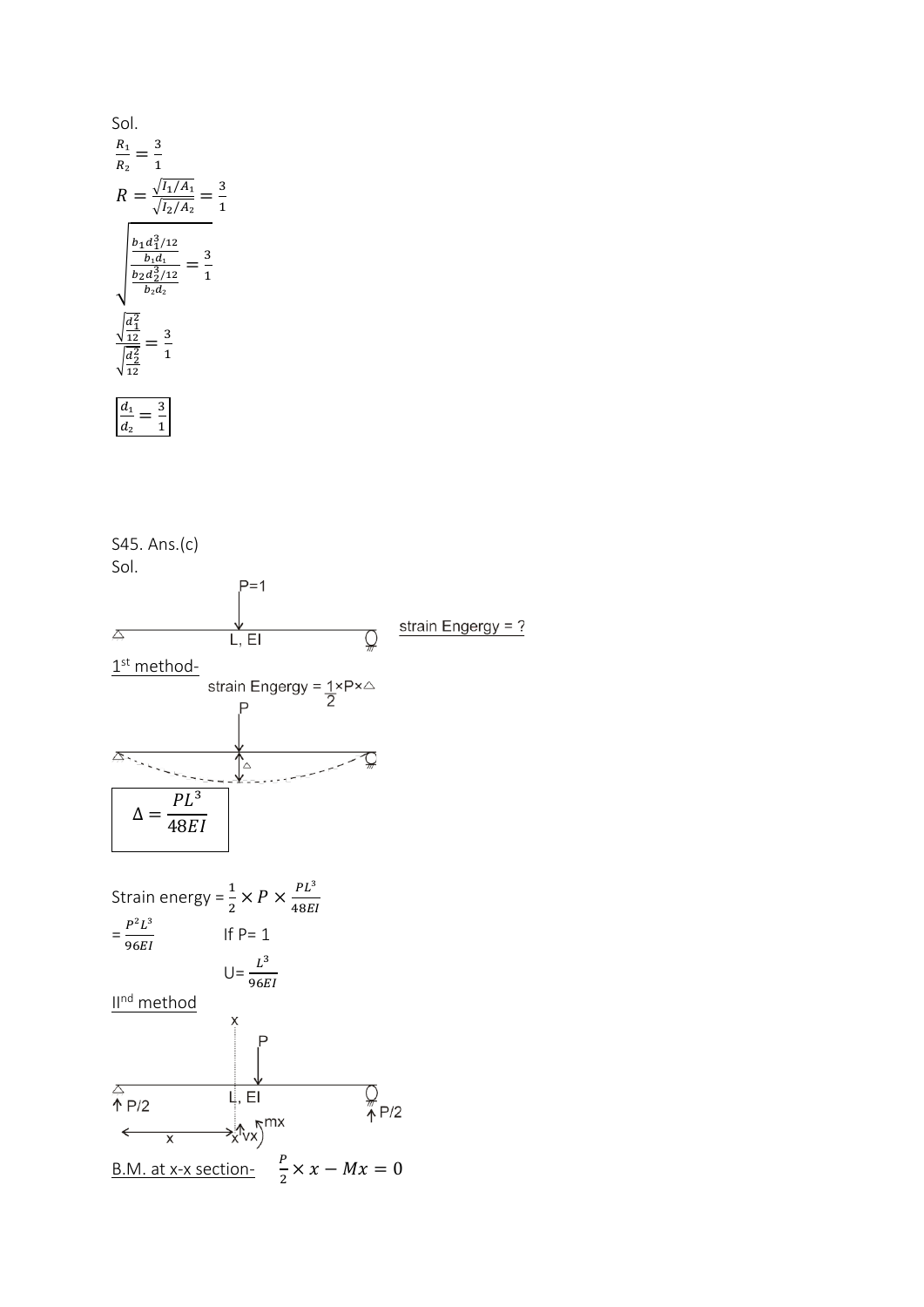$$
m_x = \frac{P}{2}x
$$
  
\nStrain energy (u)= 2x  $\int_2^{L/2} \frac{Mx^2 dx}{2EI}$   
\n= 2 ×  $\int_0^{L/2} \frac{P^2 x^2 dx}{8EI}$   
\n=  $\frac{2P^2}{8EI} \left[ \frac{x^3}{3} \right]_0^{L/2}$   
\n=  $\frac{2P^2 L^3}{8 \times 8 \times 3EI}$   $\Rightarrow \frac{P^2 L^3}{96EI}$   $P = 1$   
\n $U = \frac{L^3}{96EI}$ 

S46. Ans.(d) Sol.



$$
S = \frac{PL^3}{3EI}
$$

 $PL^2$ 

 $\theta=$ 

S47. Ans.(a)

Sol. In cantilever beam moment generated in the support is maximum because only one support in all beam.

Strain energy  $U = \int \frac{Mx^2 dx}{2E}$  $2EI$ 

S48. Ans.(d) Sol.